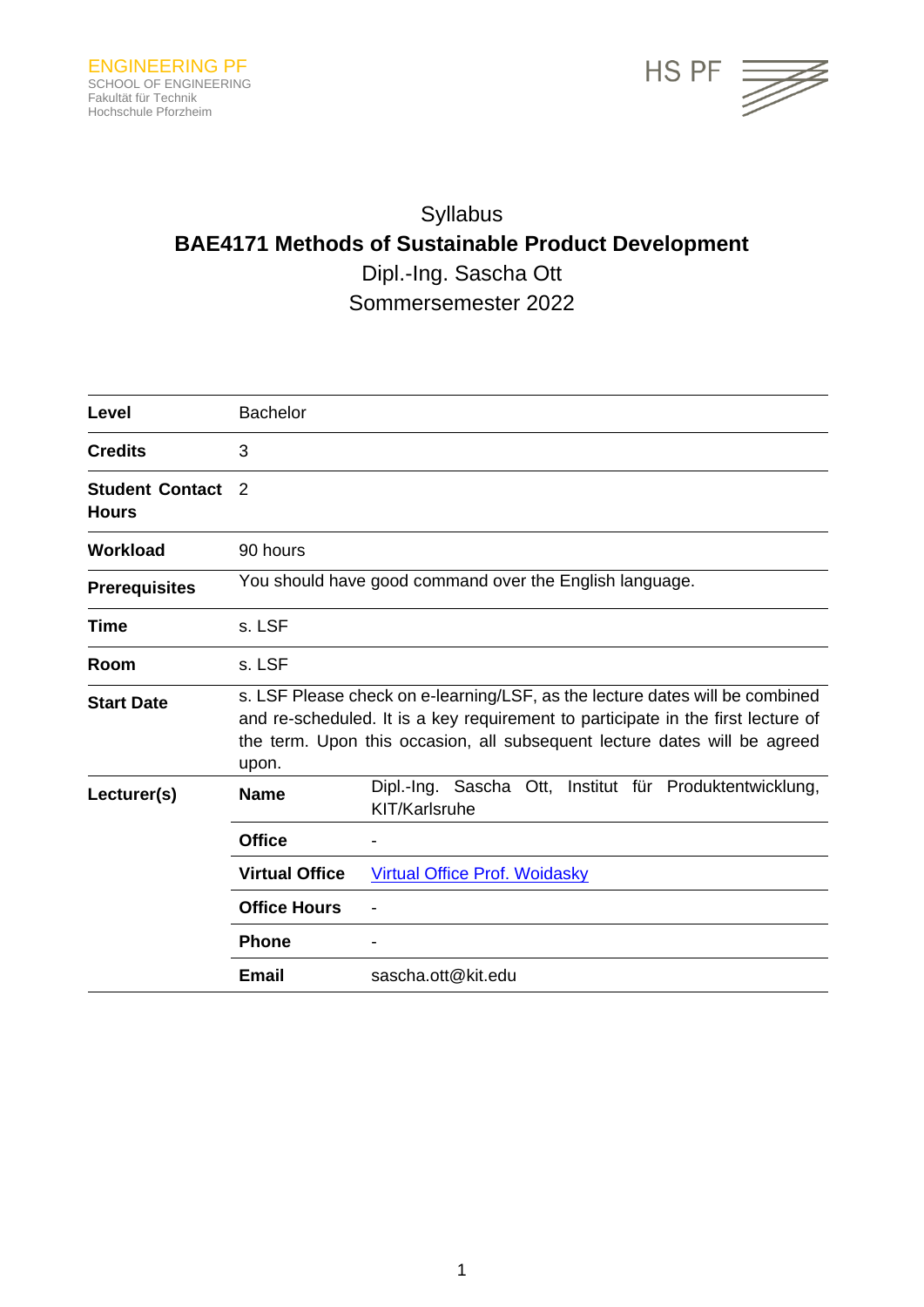### **Summary**

During this seminar, students learn about procedures for product development and learn and apply miscellaneous methods for assessment, improvement, and creativity in product design.

## **Outline of the Course**

- Introduction and implication of product design in businesses
- VDI 2206
- Münchener Produktkonkretisierungsmodell (MKM)
- FMEA
- QFD
- miscellaneous management techniques

# **Course Intended Learning Outcomes and their Contribution to Program Intended Learning Outcomes / Program Goals**

|               | <b>Learning outcome</b>                                                                                                                               | <b>Contribution</b>                                                                          | <b>Assessment</b>                                |
|---------------|-------------------------------------------------------------------------------------------------------------------------------------------------------|----------------------------------------------------------------------------------------------|--------------------------------------------------|
| 1.3           | <b>Students</b><br>demonstrate<br>key<br>knowledge in Business Admin-<br>istration.                                                                   | Strategic decisions, theories and instru-<br>ments of International Management               | Participation in class + outcome<br>of assigment |
| 1.4           | <b>Students</b><br>demonstrate<br>key<br>knowledge in Economics.                                                                                      | Background to international economics<br>and international trade                             | Participation in class + outcome<br>of assigment |
| $2.2^{\circ}$ | Students demonstrate the ability to<br>use information systems effec-<br>tively in real world business set-<br>tings.                                 | Research on different countries                                                              | Participation in class + outcome<br>of assigment |
| 3.1           | Students are able to apply analyti-<br>cal and critical thinking skills to<br>complex problems.                                                       | Develop own case study in international<br>business                                          | Class work, presentations                        |
| 4.1           | Students are able to develop busi-<br>ness ethics-based strategies and<br>are able to apply them to typical<br>business decision-making prob-<br>lems | Ethical decision making in international<br>management                                       | Discussion in Class + outcome<br>of assignment   |
| 5.1           | Students demonstrate their ability<br>to express complex issues in writ-<br>ing.                                                                      | Assignments                                                                                  | assignments                                      |
| 5.2           | Students demonstrate their oral<br>communication skills in presenta-<br>tions and lectures.                                                           | Communication of knowledge in Interna-<br>tional Management and Cross-Cultural<br>Management | Discussion in class                              |
| 6.1           | Students show that they are able<br>to work successfully in a team by<br>performing practical tasks.                                                  | Conducting group work                                                                        | Outcome of group work                            |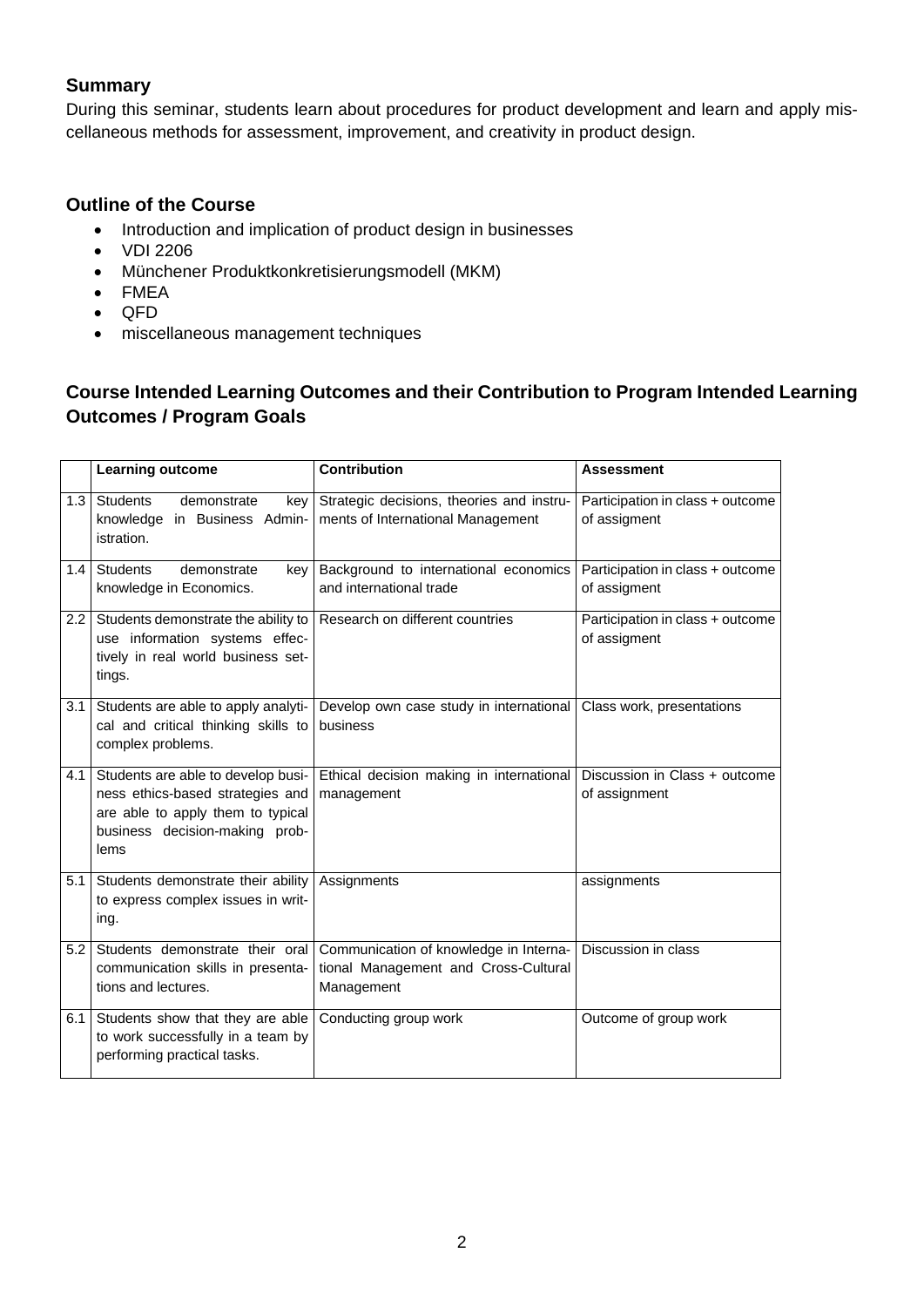# **Teaching and Learning Approach**

Learning will be achieved through presentation and to a larger extent through group work, discussion, and additional students' presentation.

# **Literature and Course Materials**

Course Material:

• Handouts (e-learning based)

Background reading:

- Ehrlenspiel, K.: Integrierte Produktenwicklung. Hanser Verlag, München, 2009, ca. 80,-€ / 770 S.
- Engeln, W.: Methoden der Produktenwicklung. Oldenbourg, München, 2011, ca. 25,-€ /230 S.
- Schäppi, B. et al.: Handbuch Produktentwicklung. Hanser Verlag, München, 2005; ca. 150,- €/ 840 S.
- Ponn, J.; Lindemann, U.: Konzeptentwicklung und Gestaltung technischer Produkte. Springer Verlag/VDI, 2011; ca. 70,- €/ 460 S.
- Wimmer, W., et al.: Ecodesign the competitive advantage. Springer Verlag, Dordrecht, 2011; 60,- €/ 230 S.
- Fleischer, G. (Hrsg.): Eco-Design Effiziente Entwicklung nachhaltiger Produkte mit euro-Mat. Springer Verlag, Berlin, 2000
- Behrend, S. et al.: Umweltgerechte Produktgestaltung ECO Design in der elektronischen Industrie. Spinger Verlag, Berlin, 1996
- VDI-Richtlinien, u. a. 2206 (V-Modell/Mechatronik), 2221 (Entwicklungsmethodik), 2243 (Recyclinggerechte Produktentwicklung)

#### **Assessment**

• Individual assessments, based on presentations, paper, and discussion results in class OR written test (upon discretion of the lecturer)

*Recommendations*: Observe the requirements and assessment table items below: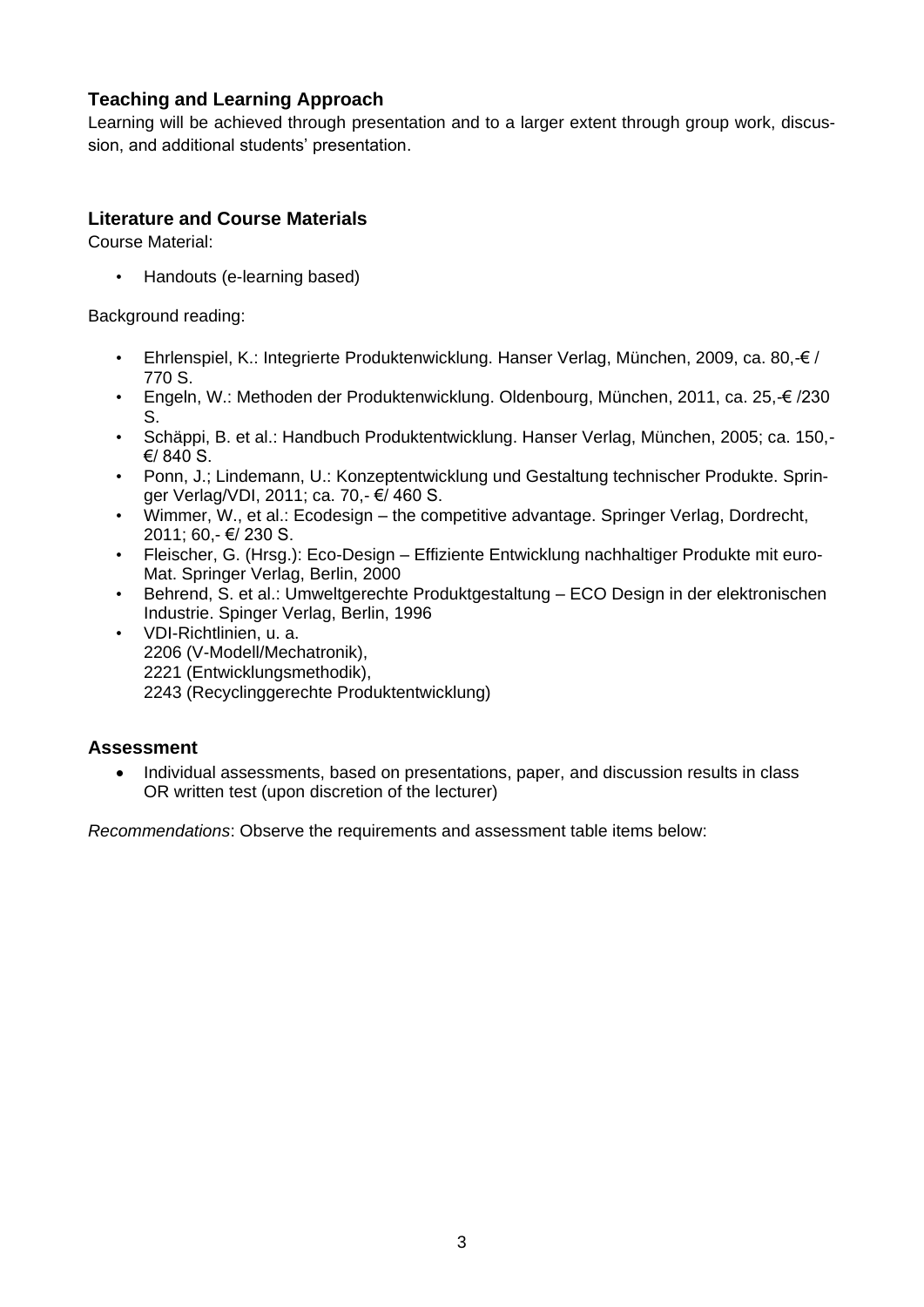| <b>Presentations</b> | formal            | Overview over the presentation (table of contents)           |
|----------------------|-------------------|--------------------------------------------------------------|
|                      |                   | Change of methods (e.g. video, use of board)                 |
|                      |                   | free speech                                                  |
|                      |                   | inclusion of audience                                        |
|                      |                   | appropiate information on slides (little text)               |
|                      |                   | no typos/mistakes on slides                                  |
|                      |                   | identification of references                                 |
|                      |                   | summary                                                      |
|                      | contents          | attractive opening                                           |
|                      |                   | continuous line of thought and arguments                     |
|                      |                   | sufficient depth of argumentation                            |
|                      |                   | give quantitative information as much as possible            |
|                      | <b>Discussion</b> | familiarity with topics                                      |
| <b>Papers</b>        | formal            | X pages max.                                                 |
|                      |                   | Submission due date kept                                     |
|                      |                   | paper printout                                               |
|                      |                   | identification of references (in text AND as foot/endnotes): |
|                      |                   | Without references never better than "good"                  |
|                      |                   | picture and table captions                                   |
|                      |                   | page numbers                                                 |
|                      |                   | Introduction                                                 |
|                      |                   | summary                                                      |
|                      |                   | title                                                        |
|                      |                   | date                                                         |
|                      |                   | Identification of type of document                           |
|                      | contents          | continuous line of thought and arguments                     |
|                      |                   | sufficient depth of argumentation                            |
|                      |                   | appropriate use of graphs and tables                         |
|                      |                   | give quantitative information as much as possible            |

**Grading:** based on seminar / assignment results

- 'Sehr gut' represents exceptional work, far above average.
- 'Gut' represents good work, above average.
- 'Befriedigend' represents average work.
- 'Ausreichend' represents below average work with considerable shortcomings.
- And 'mangelhaft' is just exceptional work in the wrong direction or with unacceptable shortcomings.

#### **Schedule**

| No. | <b>Methods PD</b>         |
|-----|---------------------------|
|     | Introduction              |
| າ   | Decision-making           |
| 3   | Standards and laws        |
|     | Models, MKM/SPALTEN model |
| 5   | functions                 |